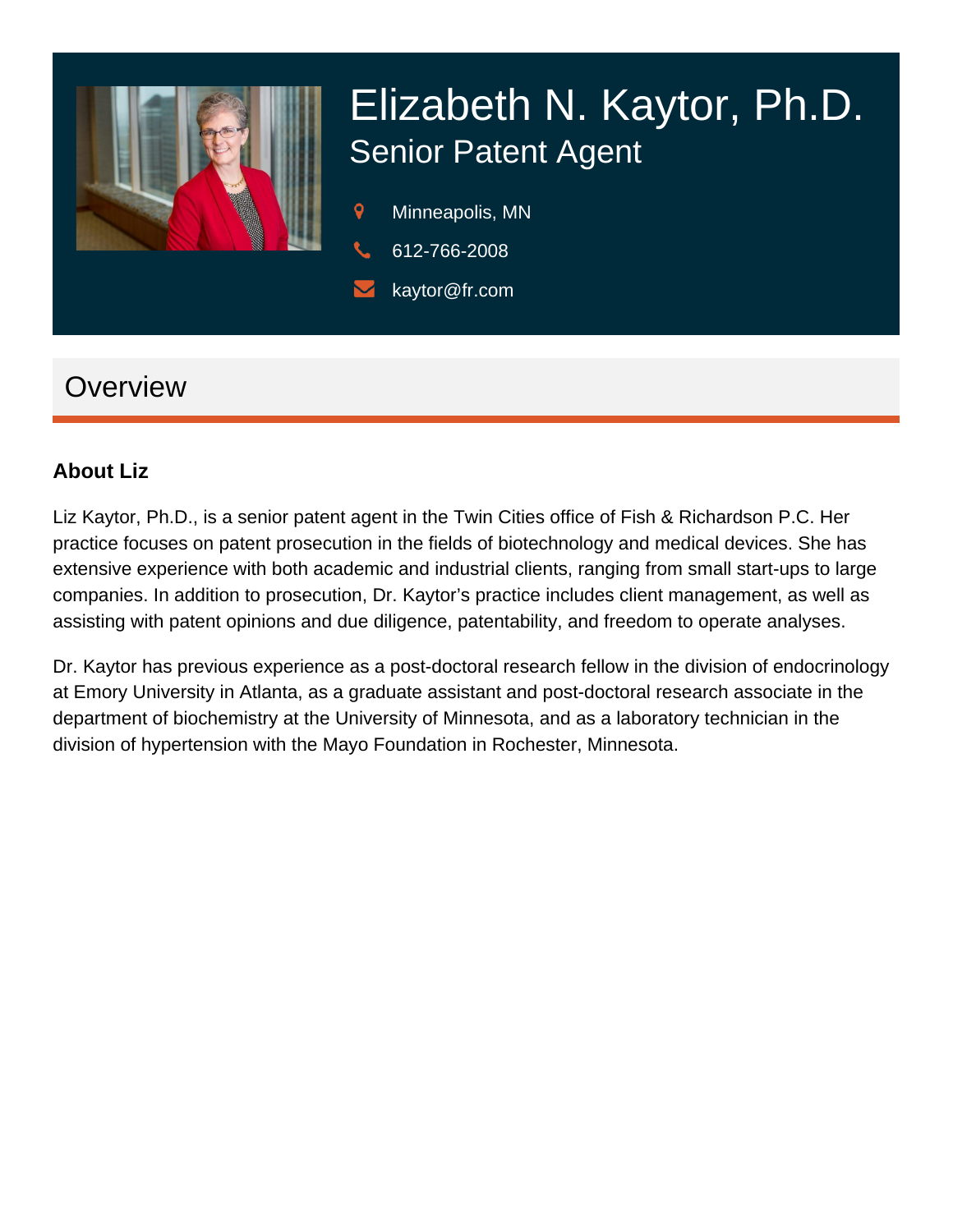### Focus Areas

#### **Services**

• Patent

#### **Industries**

- Chemicals
- Life Sciences
- Medical Devices

### **Education**

Ph.D., Biochemistry, Molecular Biology, Biophysics, University of Minnesota (1997)

B.A. magna cum laude, Chemistry, Biology, St. Olaf College (1989)

## Insights

#### **Publications**

Kaytor, E.N., co-author, "For better or for worse? How US legislative patent reform may affect the biotech sector." Industrial Biotechnology, 4:55-58, 2008.

Villafuerte, B.C. and Kaytor, E.N. "An insulin-response element-binding protein that ameliorates hyperglycemia in diabetes." Journal of Biological Chemistry, 280:20010-20020, 2005. Kaytor, E.N., Zhu, J.L., Pao, C.-I, and Phillips, L.S. "Cooperative interactions of Sp1 and insulin responsive proteins with an insulin response element in the IGF-I gene." Journal of Biological Chemistry, 276:36896- 36901, 2001.

Kaytor, E.N., Zhu, J.L., Pao, C.-I, and Phillips, L.S. "Physiological concentrations of insulin promote binding of nuclear factors to the IGF-I gene." Endocrinology, 142:1041-1049, 2001.